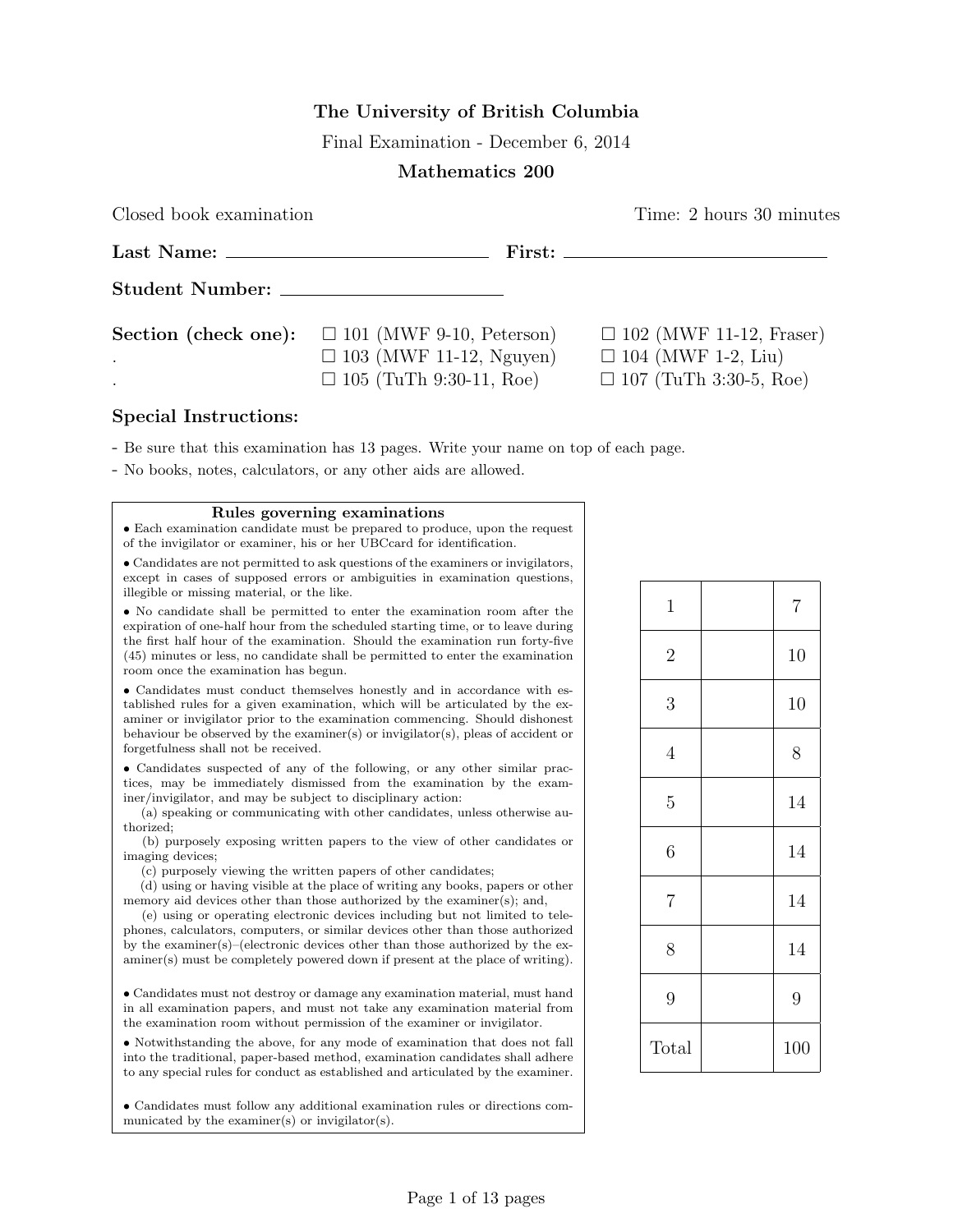1. Suppose that  $f(x, y, z)$  is a function of three variables and let  $\mathbf{u} = \frac{1}{\sqrt{2}}$  $\frac{1}{6}\langle 1, 1, 2 \rangle$  and  $\mathbf{v} = \frac{1}{\sqrt{2}}$  $\frac{1}{3}\langle 1, -1, -1 \rangle$  and  $\mathbf{w} = \frac{1}{\sqrt{3}}$  $\frac{1}{3}\langle 1, 1, 1 \rangle$ . Suppose that at a point  $(a, b, c)$ ,

$$
D_{\mathbf{u}}f = 0
$$
  

$$
D_{\mathbf{v}}f = 0
$$
  

$$
D_{\mathbf{w}}f = 4.
$$

Find  $\nabla f$  at  $(a, b, c)$ .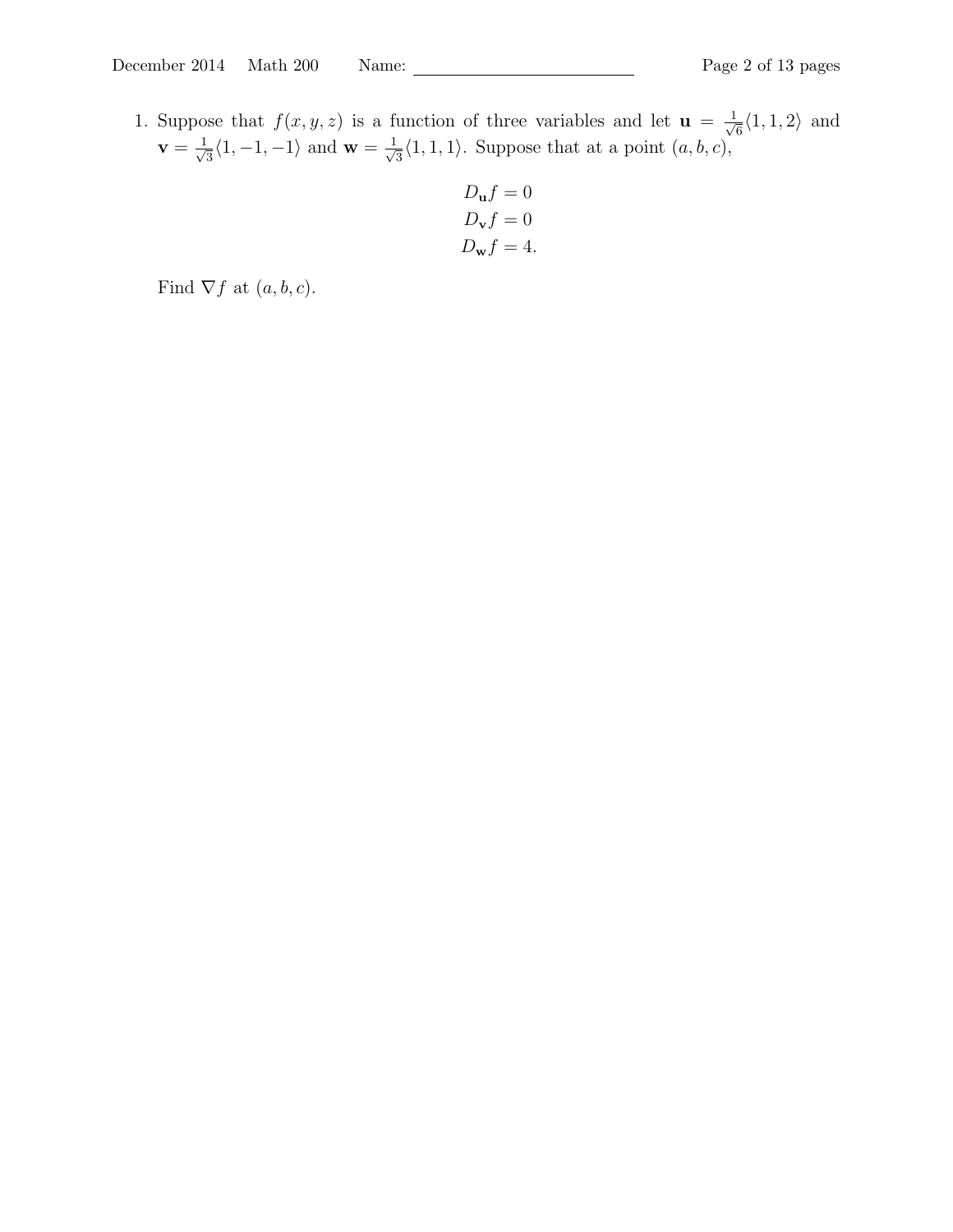2. Let  $f(u, v)$  be a differentiable function of two variables, and let z be a differentiable function of x and y defined implicitly by  $f(xz, yz) = 0$ . Show that

$$
x\frac{\partial z}{\partial x} + y\frac{\partial z}{\partial y} = -z.
$$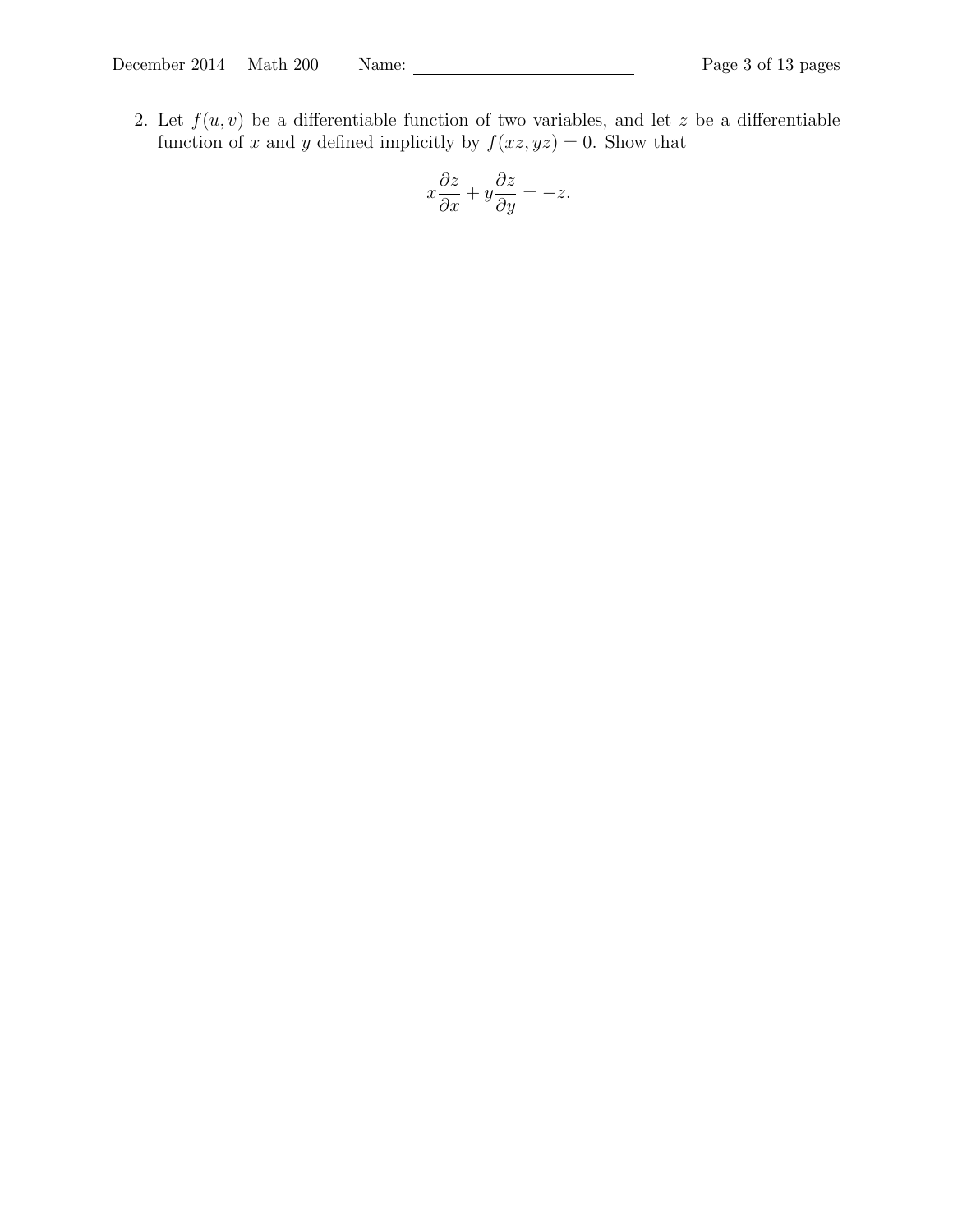3. Let  $z = f(x, y)$  be given implicitly by

$$
e^z + yz = x + y.
$$

(a) Find the differential  $dz$ .

(b) Use linear approximation at the point  $(1, 0)$  to approximate  $f(0.99, 0.01)$ .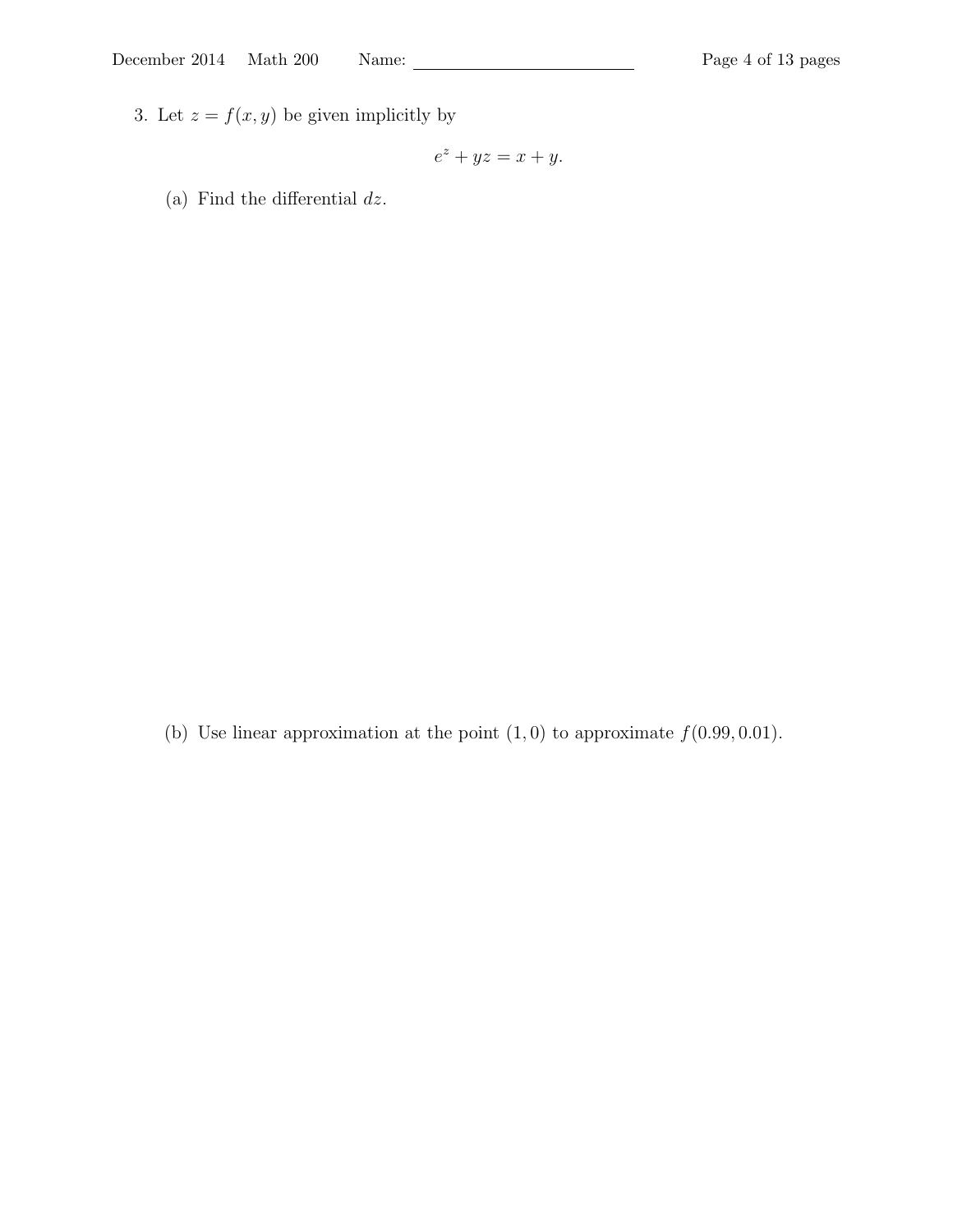4. Let S be the surface  $z = x^2 + 2y^2 + 2y - 1$ . Find all points  $P(x_0, y_0, z_0)$  on S with  $x_0 \neq 0$  such that the normal line at P contains the origin  $(0, 0, 0)$ .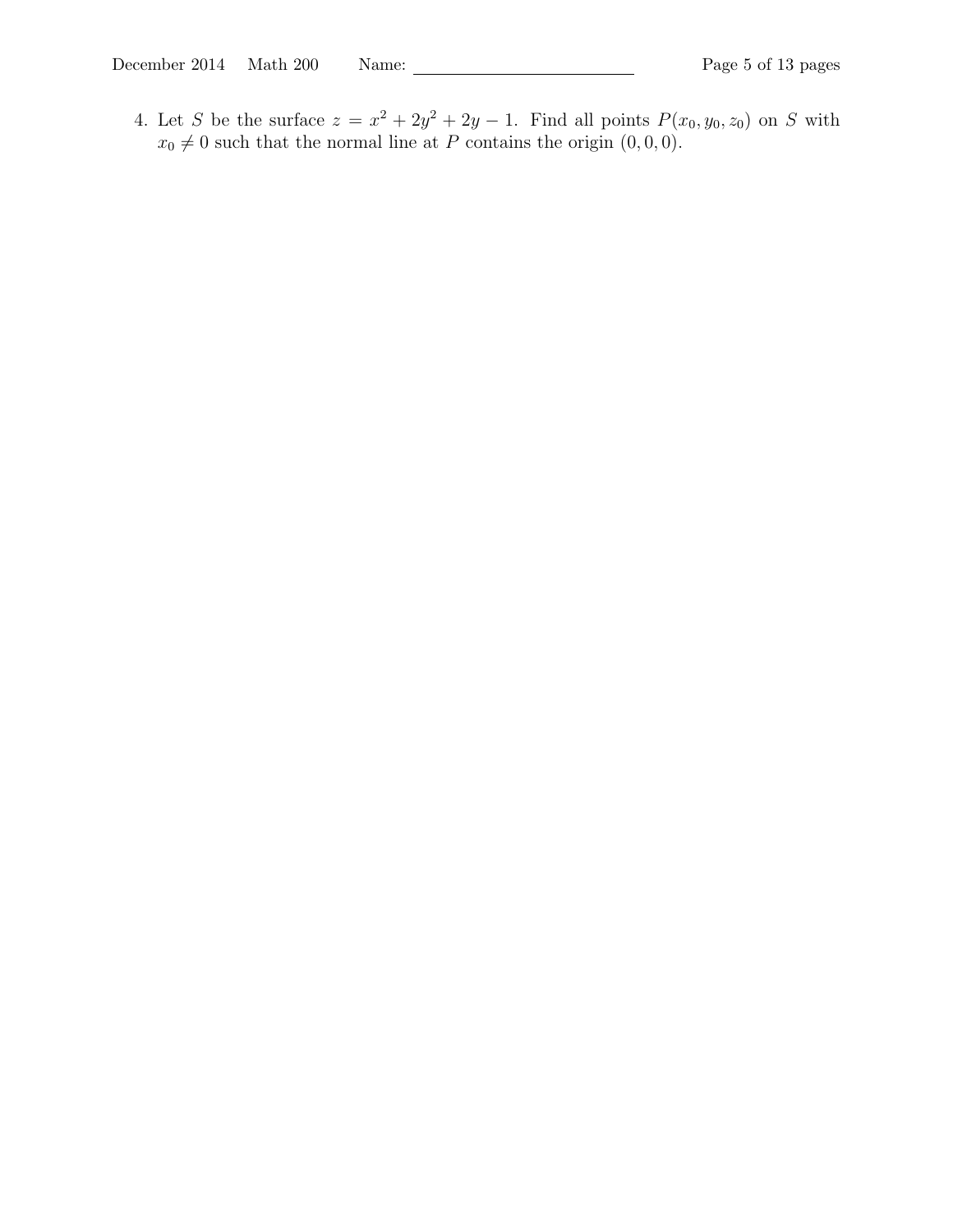- 5. Let  $f(x, y) = xy(x + y 3)$ .
	- (a) Find all critical points of  $f$ , and classify each one as a local maximum, a local minimum, or saddle point.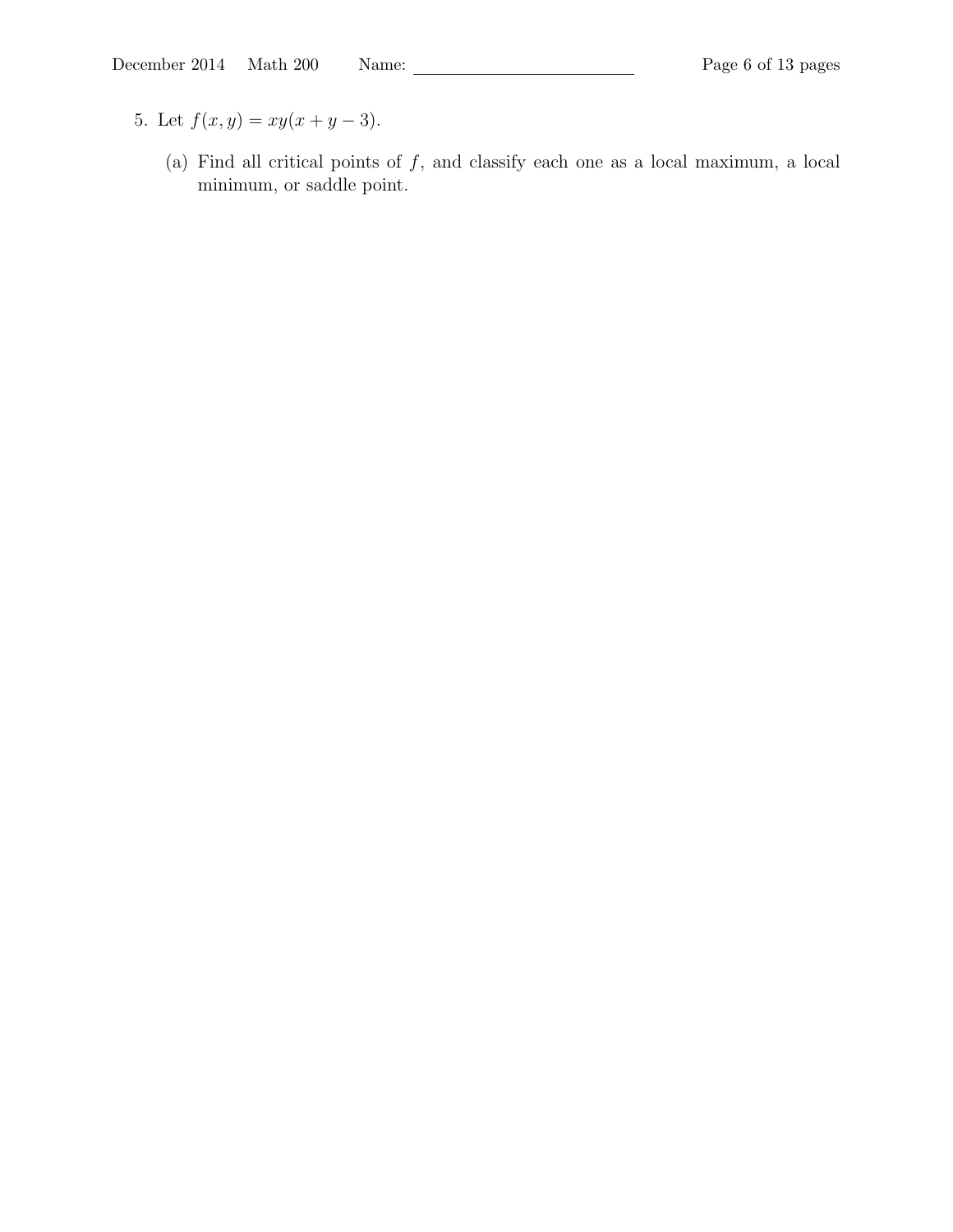(b) Find the location and value of the absolute maximum and minimum of  $f$  on the triangular region  $x \ge 0$ ,  $y \ge 0$ ,  $x + y \le 8$ .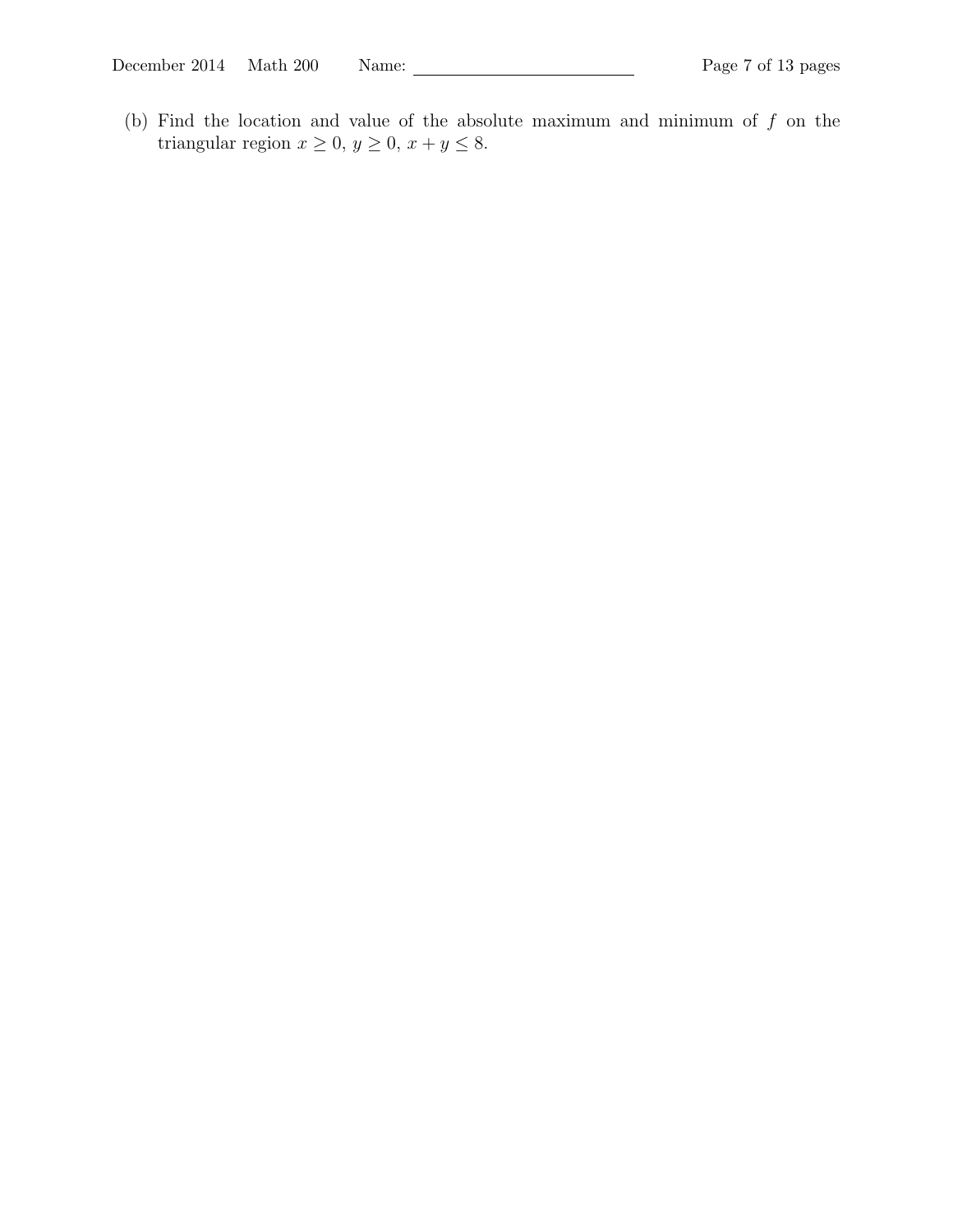- 6. In the xy-plane, the disk  $x^2 + y^2 \leq 2x$  is cut into 2 pieces by the line  $y = x$ . Let D be the larger piece.
	- (a) Sketch D including an accurate description of the center and radius of the given disk. Then describe D in polar coordinates  $(r, \theta)$ .

(b) Find the volume of the solid below  $z = \sqrt{x^2 + y^2}$  and above D.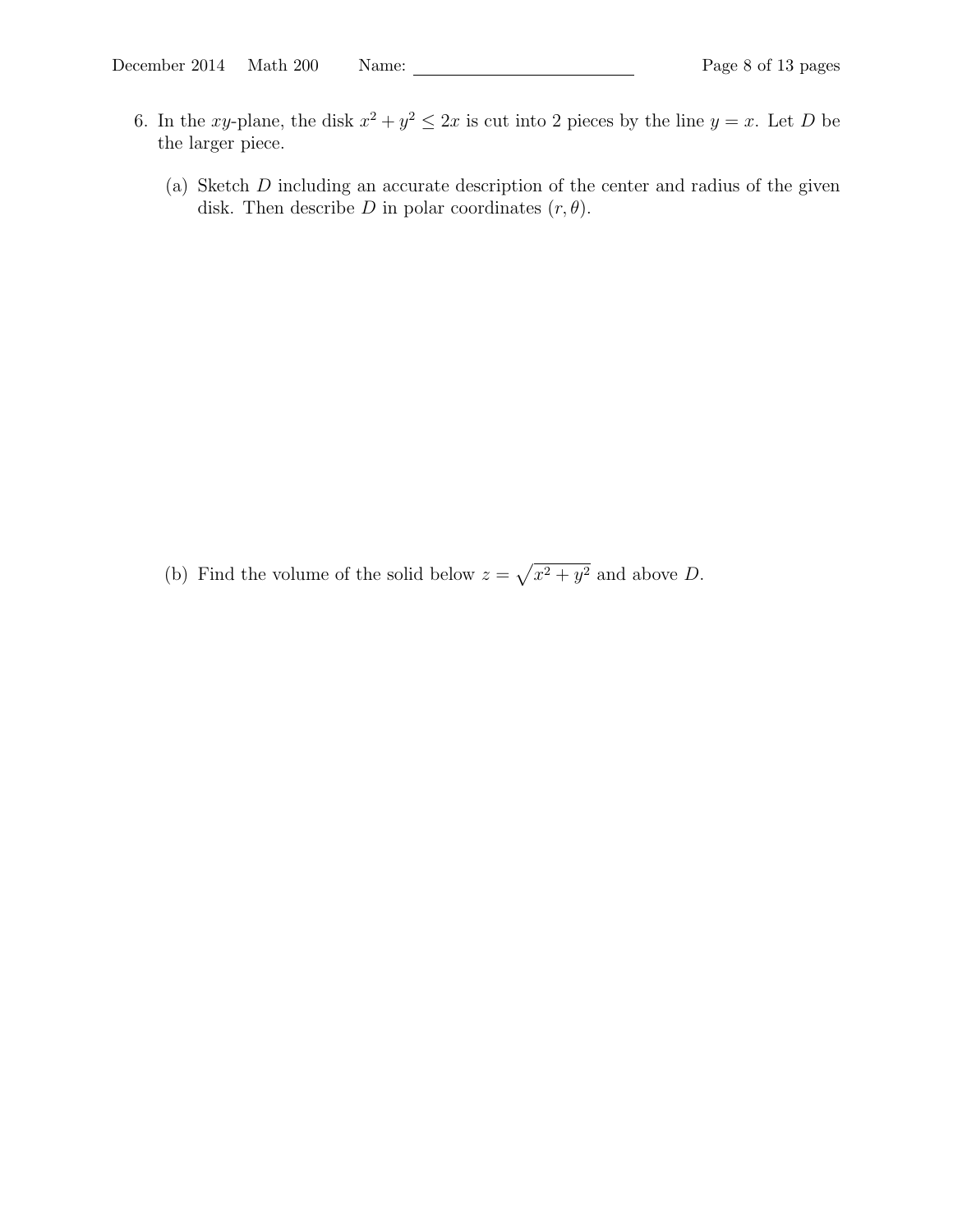7. The density of hydrogen gas in a region of space is given by the formula

$$
\rho(x, y, z) = \frac{z + 2x^2}{1 + x^2 + y^2}.
$$

(a) At  $(1, 0, -1)$ , in which direction is the density of hydrogen increasing most rapidly?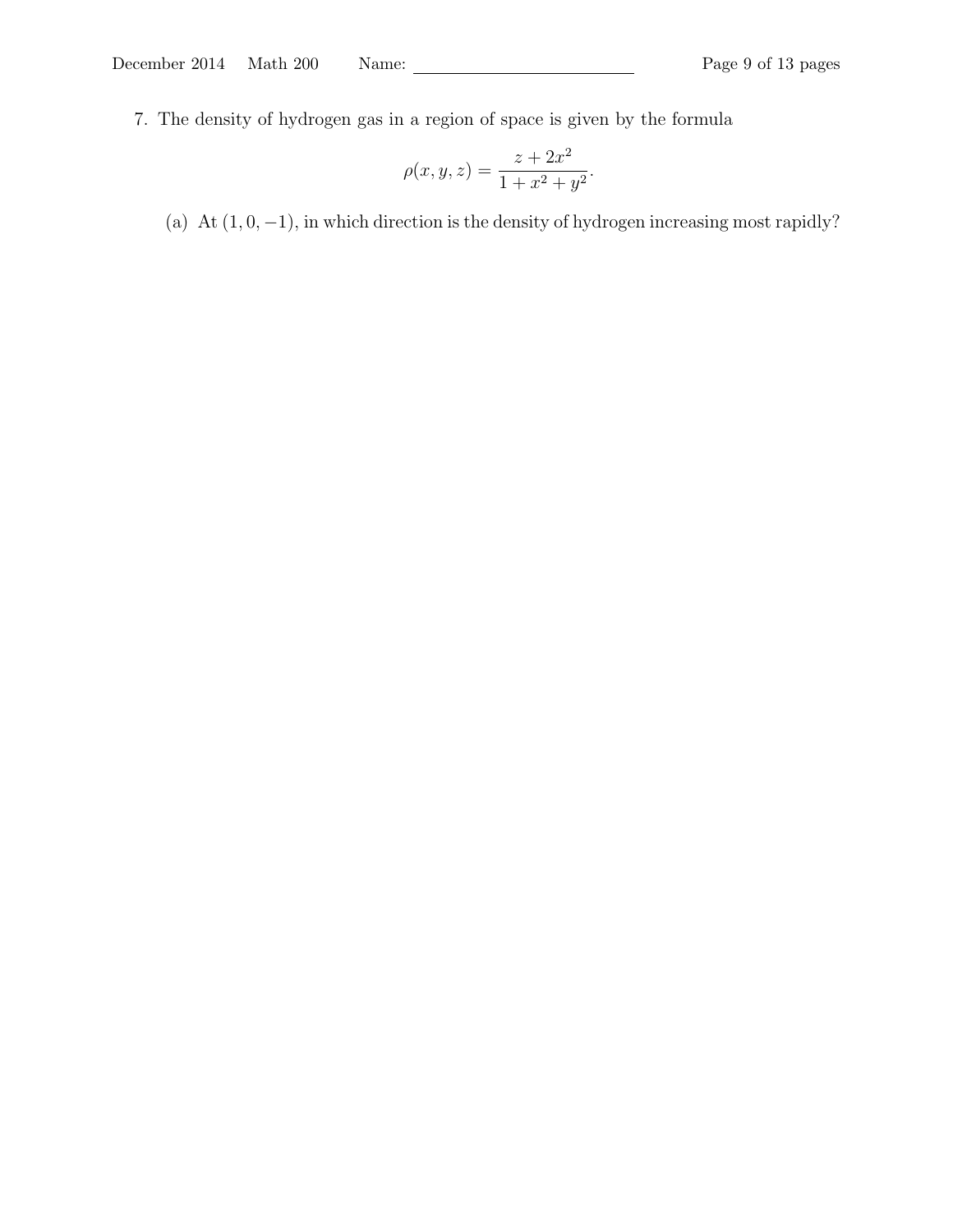(b) You are in a spacecraft at the origin. Suppose the spacecraft flies in the direction of  $(0, 0, 1)$ . It has a disc of radius 1, centred on the spacecraft and deployed perpendicular to the direction of travel, to catch hydrogen. How much hydrogen has been collected by the time that the spacecraft has traveled a distance 2? [You may use the fact that  $\int_0^{2\pi} \cos^2 \theta \, d\theta = \pi.$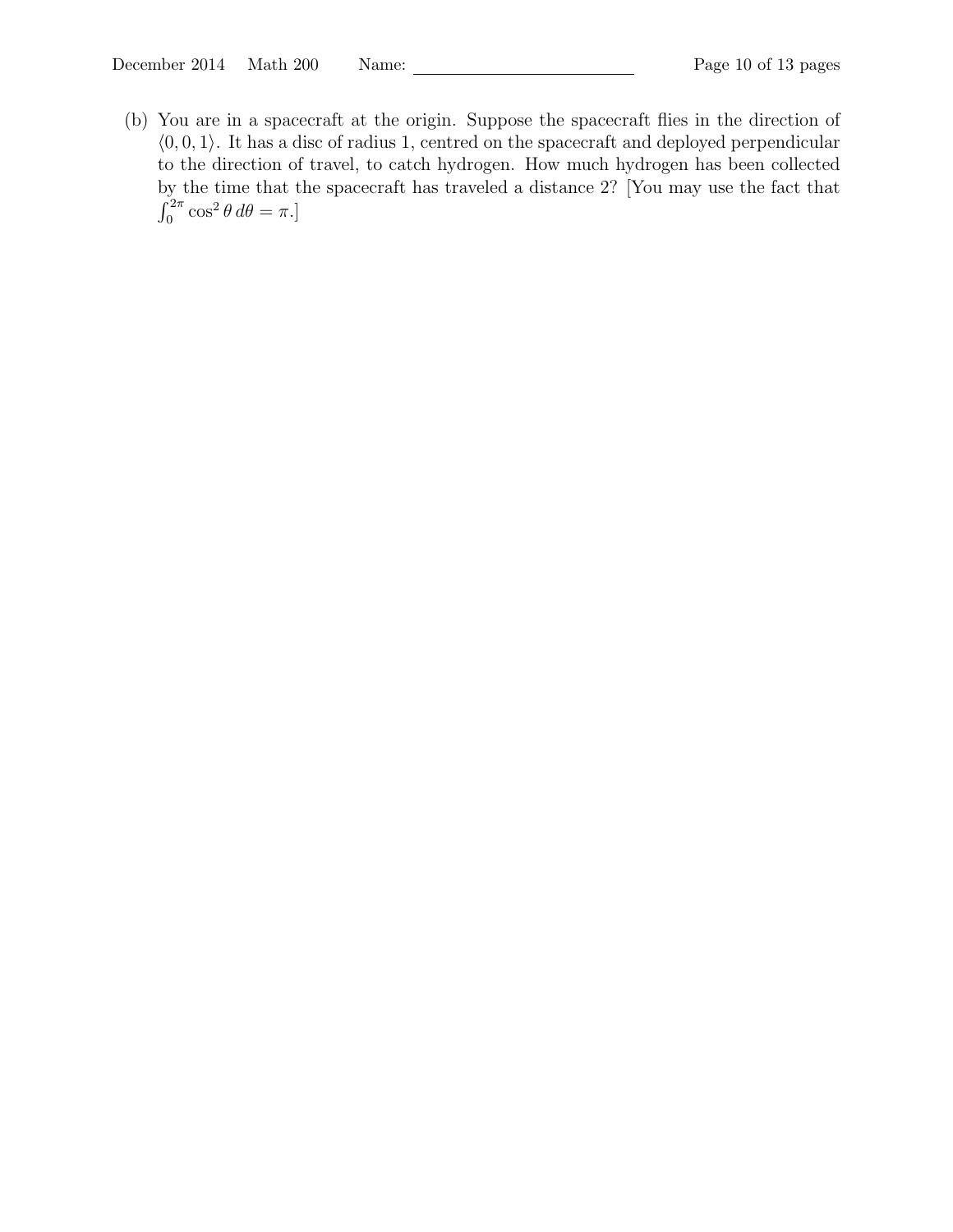December 2014 Math 200 Name: Page 11 of 13 pages

8. Consider the iterated integral

$$
I = \int_{-a}^{0} \int_{-\sqrt{a^2 - x^2}}^{0} \int_{0}^{\sqrt{a^2 - x^2 - y^2}} (x^2 + y^2 + z^2)^{2014} dz dy dx
$$

where *a* is a positive constant.

(a) Write  $I$  as an iterated integral in cylindrical coordinates.

(b) Write  $I$  as an iterated integral in spherical coordinates.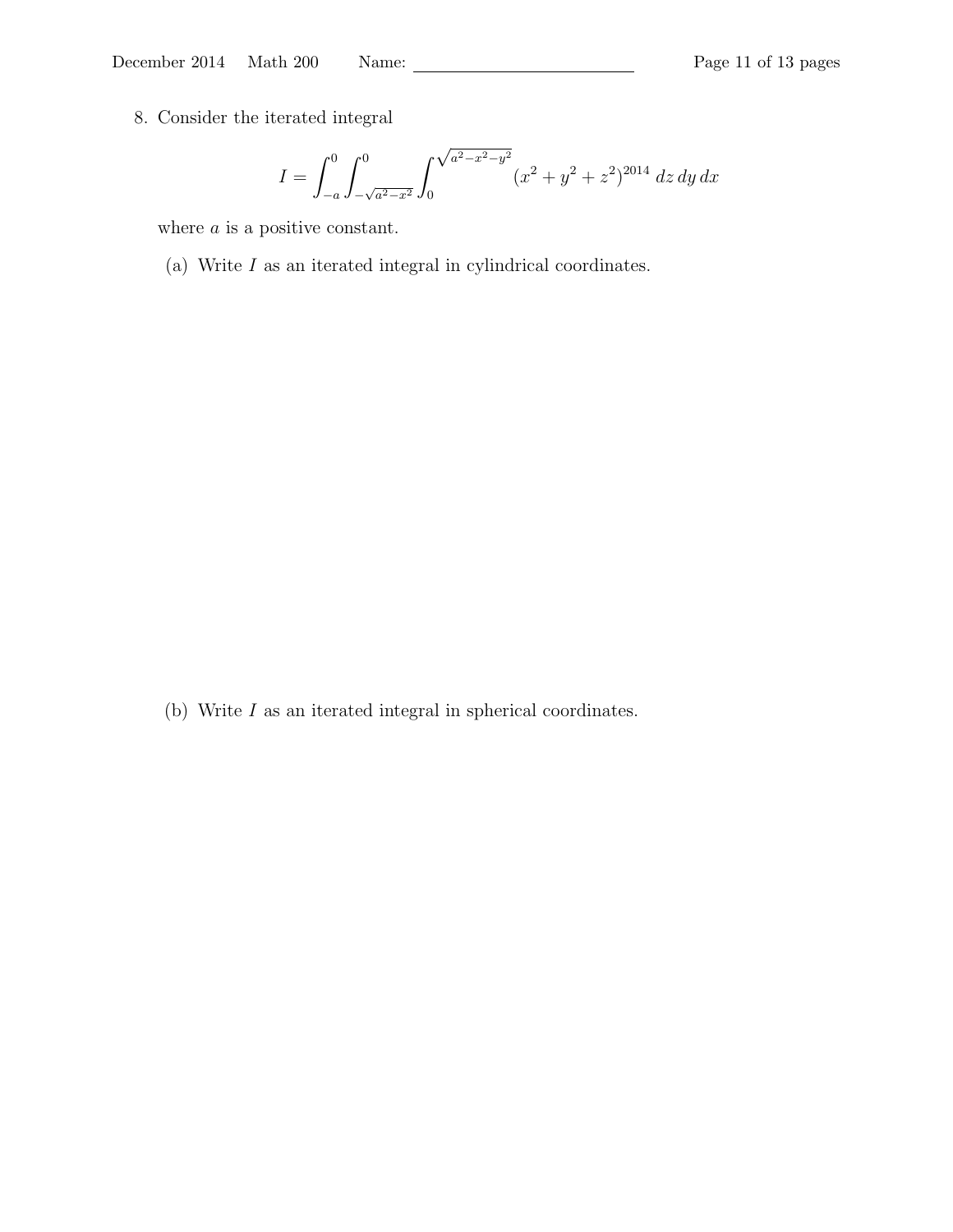(c) Evaluate I using whatever method you prefer.